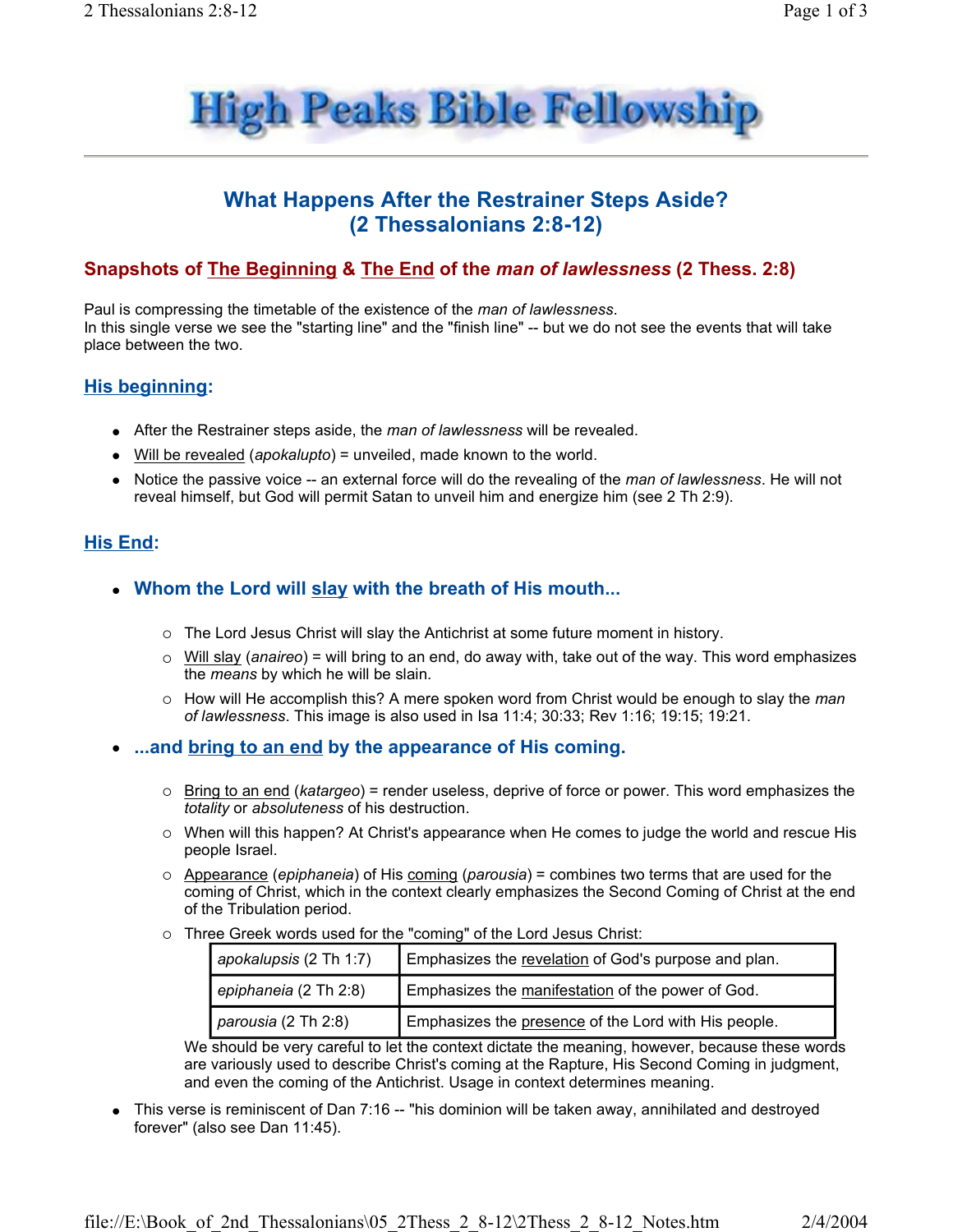# Snapshots of the time between the beginning & the end (2 Thess. 2:9-12)

#### A view of the power that energizes the man of lawlessness (2 Th 2:9a)

- $\bullet$  In accord with the activity of Satan = The appearing of the *man of lawlessness* will be accompanied by things that will show Satan is energizing him. The most powerful created spirit being is the source of Antichrist's personal strength and activity.
- Activity (*energeia*) = "power that is being actively exercised" (used in the NT only of superhuman power).
- With all power (dunamis) = "with all the power that Satan inherently possesses" -- he is putting his all into this effort.

#### A view of the works of the man of lawlessness (2 Th 2:9b)

- Power, signs, and false wonders = these are the same three words used for the miracles of Christ (Heb 2:4), but the man of lawlessness is working these things by the superhuman energy of Satan. However, his miracles are false, counterfeit, deceiving "wonders of a lie" (pseudos). All of them bear the marks of fraud or falsehood
- Jesus foretold that these kinds of false miracles would mislead many during the Tribulation period (Mt 24:24). The works of the man of lawlessness are described in more detail in Rev 13.

#### A view of the followers of the man of lawlessness (2 Th 2:10)

- Just as Jesus prophesied, these works of deception will result in many being deceived. These miraculous signs are done for the purpose of promoting wickedness (literally, unrighteousness or injustice).
- For those who perish (apollumi) = This clearly identifies the ones who will follow the man of lawlessness as people whom the god of this world has blinded (2 Cor 4:3-4) and to whom the gospel seems foolish (1 Cor 1:18). The middle voice of this participle shows that they clearly chose this for themselves.
- What is the reason they perish? They did not receive the love of the truth so as to be saved. These people rejected and turned from the truth which could have saved them.

#### A view of God's response to the followers of the man of lawlessness (2 Th 2:11)

- For this reason = because they chose falsehood and rejected the truth.
- This is a judicial act of God who gives the wicked over to the evil which they have deliberately chosen (see Rom 1:24-32).
- God will send  $=$  To those who continually reject the truth, God will send an active power of misleading. This is reminiscent of the evil spirit from the Lord who terrorized Saul (1 Sa 16:14-23; 18:10; 19:9), and the spirit of falsehood sent by God in 1 Kg 22:20-22.
- There is a progressive downward trend:
	- 1. They reject the love of the truth.
	- 2. God gives them over to Satan's delusions.
	- 3. They actually put their faith in these falsehoods (see 2 Th 2:9).